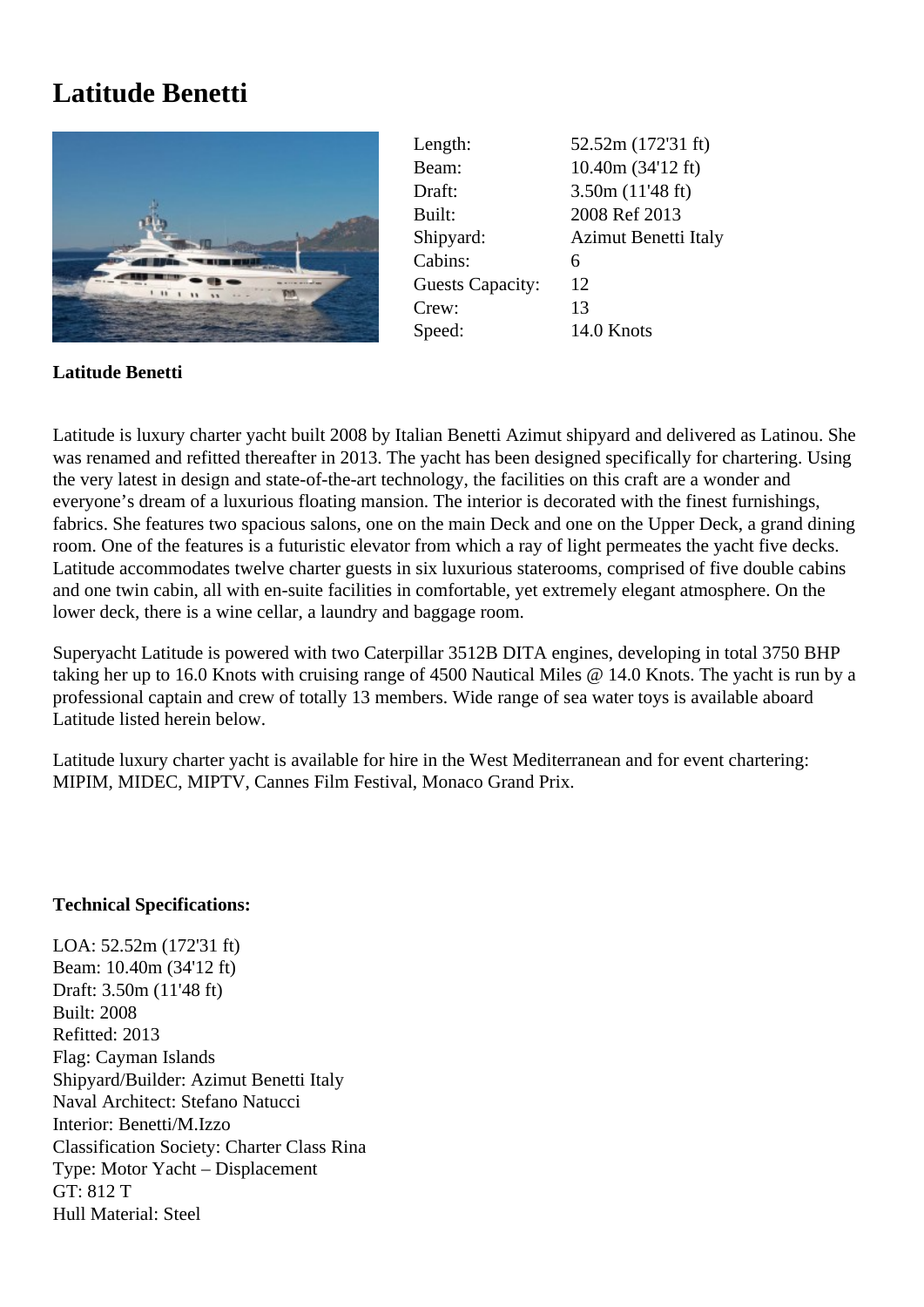Engines: 2 x 1379 kW Caterpillar 3512B DITA Generators: 1 x 200 kW, 1 x 155 kW Northern lights, 1 x 90 kW Night GenSET Fuel consumption: 450 Liters/Hr Fuel capacity: 135.000 liters Fresh-water capacity: 18.000 liters + Water-makers Bow thruster: Yes Air Condition: Entire Yacht with Individual Cabins Controls Stabilization: Yes @ anchor and underway Top Speed: 16.0 Knots Cruise Speed: 14.0 Knots Range: 4.500 (cruise speed) NM Guests: 12 Cabins:  $6$  (5x double  $+1$  x twin) Crew: 13 (sleep in separate crew quarters) WiFi Jacuzzi **Elevator** GYM Gear Outside Cinema

Tenders and Sea Toys:

1 x Chase boat 11.50m Protector with Cabin 2 x Mercury Verado 350 BHP engines 1 x 7.10m Custom Built Tender with 260 BHP Yanmar Engine 2 x Sea Doo Jet Skis RXP 260 1 x Jet Surf GP 100 1 x Zapata Fly board 1 x Zapata racing jet pack 2 x Sea bob F5 4 x Stand Up Paddle Boards 2 x Kite Surf kits 2 x Kayaks 2 x Go Cycle G2 1 x Aqua glide inflatable water park with slide and trampoline Wake board Knee board Banana Water-skis Tow-able toys Snorkeling gear Drone Phantom 4

Images